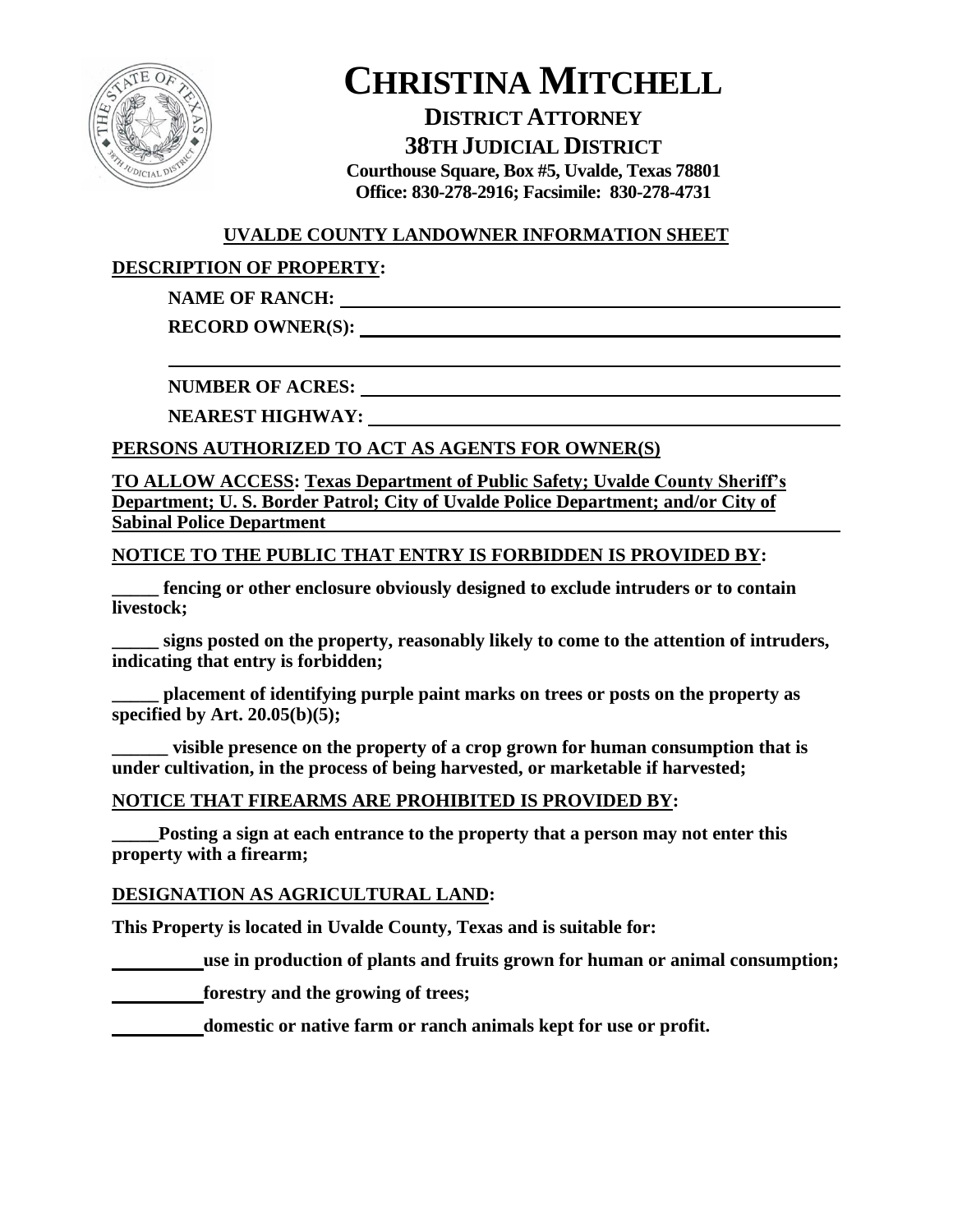

**DISTRICT ATTORNEY 38TH JUDICIAL DISTRICT Courthouse Square, Box #5, Uvalde, Texas 78801 Office: 830-278-2916; Facsimile: 830-278-4731**

Uvalde County Landowner's Information Sheet - Page 2

### **DESIGNATION AS RESIDENTIAL LAND:**

This property is improved by a dwelling authorized for single family or multifamily **use.**

### **STATEMENT OF OWNER:**

**I have care, custody, and control of the above referenced private property.**

**I hereby request and authorize the Texas Department of Public Safety, U. S. Border Patrol, the Uvalde County Sheriff's Department, the City of Uvalde Police Department, ad/or the City of Sabinal Police Department, and/or their agents to enter the above property and, in my absence, to enforce any criminal laws, including the Criminal Trespass statute, Section 30.05, Texas Penal Code, and the Criminal Mischief statute, Section 28.03, Texas Penal Code against any persons who are not authorized to be on said property or who damage, destroy or tamper with any tangible property on said property.**

**I hereby designate any Texas Department of Public Safety, U. S. Border Patrol, the Uvalde County Sheriff's Department, the City of Uvalde Police Department, and/or the City of Sabinal Police Department as "persons with apparent authority to act for the property owner" to notify any person who is not otherwise authorized to be on said property that his entry is forbidden and to leave the property immediately or face possible arrest pursuant to the Criminal Trespass statute.**

**Unless specifically authorized by Owner(s) or their authorized agents or unless otherwise authorized by law, no person has consent or permission to enter or remain in or on the above described property and the Owner(s) hereby authorize any law enforcement officer to arrest any persons trespassing on said property, regardless of their citizenship, without the effective consent of Owner(s) or their authorized agents, or any persons intentionally, knowingly or recklessly damaging, destroying or tampering with tangible property, without the effective consent of Owner(s) or their authorized agents.**

**Owner(s) further agrees to testify, cooperate with, and provide the Texas Department of Public Safety, the U. S. Border Patrol, the Uvalde County Sheriff's Department, the City of Uvalde Police Department, the City of Sabinal Police Department, and the 38th Judicial District Attorney's Office with any information necessary to aid in the investigation and prosecution of said persons.**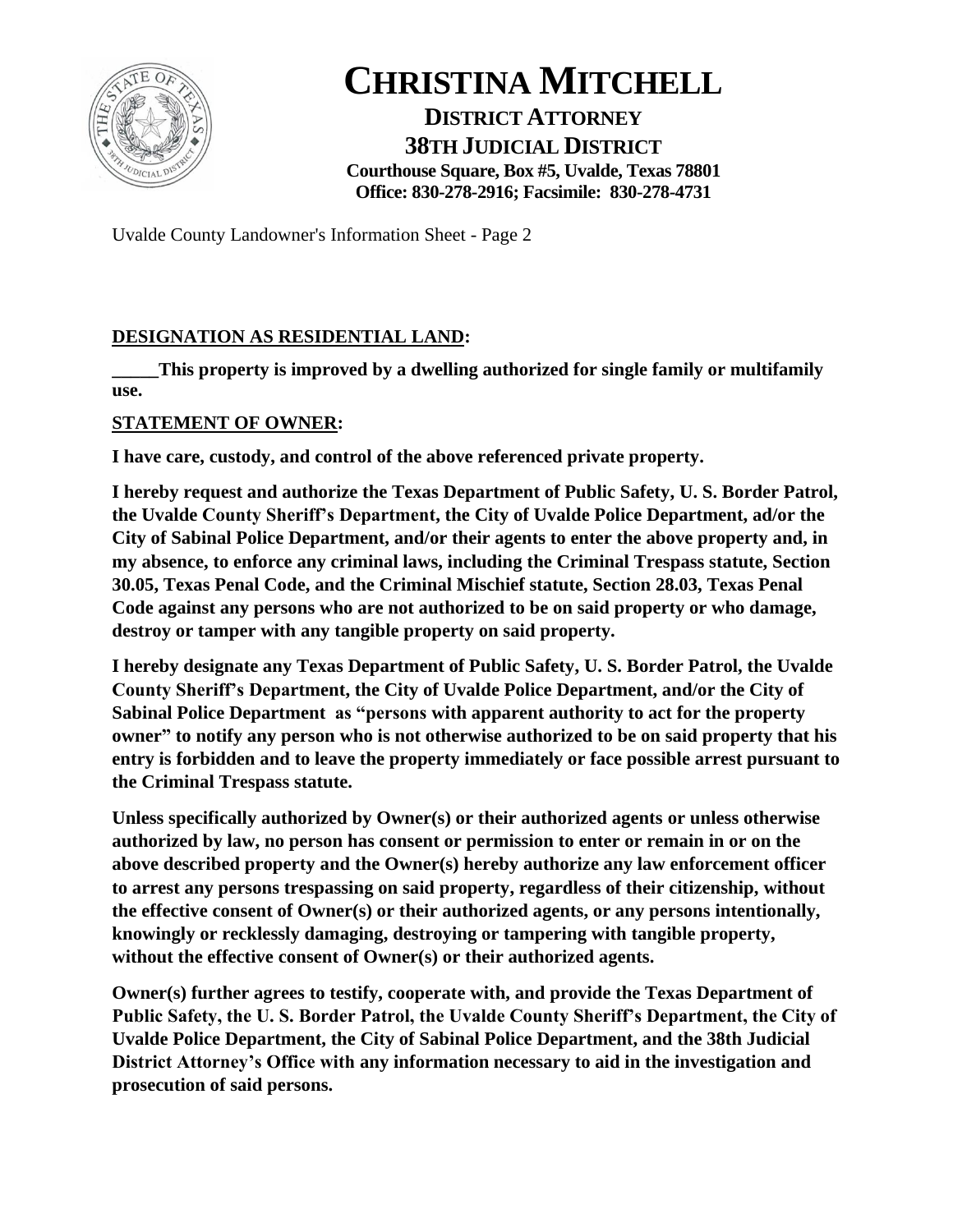

**DISTRICT ATTORNEY 38TH JUDICIAL DISTRICT Courthouse Square, Box #5, Uvalde, Texas 78801 Office: 830-278-2916; Facsimile: 830-278-4731**

Uvalde County Landowner's Information Sheet - Page 3

**Owner(s) is motivated to prosecute persons charged with Criminal Trespass or other criminal offenses committed on the above property as a result of prior incidents that have occurred on said property, as more specifically described in the attached statement. (***Please provide additional attachment with specific information as to prior incidents.)*

**If property is owned by multiple owners, the undersigned Owner certifies that he/she is authorized by all record owners to execute this document on their behalf and with their consent.**

**Signature Printed Name** 

**Address**

**Property Address/Location**

**Contact Telephone Number**